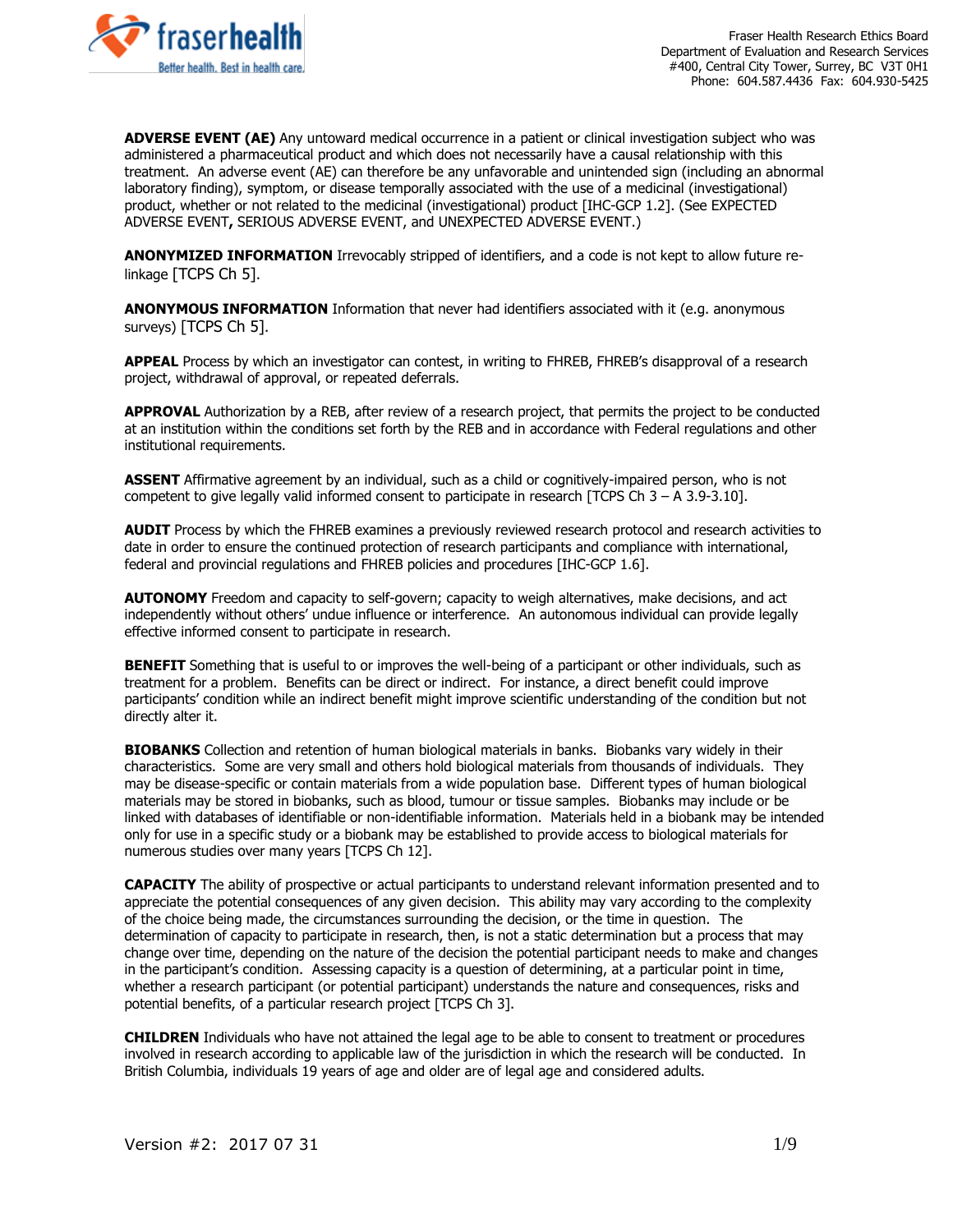

**CLINICAL EQUIPOISE** A genuine uncertainty on the part of the relevant expert community about the comparative therapeutic merits of each arm of a clinical trial. The tenet of clinical equipoise provides a clear moral foundation to the requirement that the health care of individuals not be disadvantaged by their participation in research [TCPS Ch 11].

**CLINICAL TRIAL** Any research study that prospectively assigns human participants or groups of humans to one or more health-related interventions to evaluate the effects on health outcomes. Clinical trials may also be referred to as interventional trials. Interventions include but are not restricted to drugs, radiopharmaceuticals, cells and other biological products, surgical procedures, radiologic procedures, devices, genetic therapies, natural health products, process-of-care changes, preventive care, and manual, behavioural and psychological therapies, etc. Clinical trials may also include questions that are not directly related to therapeutic goals – for example, drug metabolism – in addition to those that directly evaluate the treatment of study participants [TCPS Ch 11].

**CODED** See De-indentified information.

**COERCION** Involves a threat of harm or punishment for failure to participate. Coercion would negate the voluntariness of a decision to participate or to remain in a research study [TCPS Ch  $3 - A 3.1$ ].

**COGNITIVELY-IMPAIRED PARTICIPANT** A participant who has either a psychiatric disorder (e.g., psychosis, neurosis, personality or behavior disorder), an organic impairment (e.g., dementia), or a developmental disorder (e.g., mental retardation) that affects cognitive or emotional functioning to the extent that capacity for judgment and reasoning is significantly diminished. Individuals under the influence of or dependent on drugs or alcohol, those suffering from degenerative diseases affecting the brain, terminally ill patients, and persons with severely disabling physical handicaps also may have impaired ability to make decisions in their best interests [TCPS Ch 3].

**COMPENSATION** (Also referred to as PAYMENT). (1) Money or gifts given to participants for participation in research. Consent forms should not describe payment as a benefit of participation. (2) Money or medical treatment provided to participants injured by the research.

**COMPETENCE** A legal term used to denote capacity to act on one's own behalf. A competent individual can understand information, consider the consequences of action and inaction, make decisions, and act on his or her own behalf. Competence may fluctuate as a function of the natural course of a physical or mental illness, response to treatment, effects of medication, and general physical condition [TCPS Ch 3]. (See INCOMPETENCE.)

**CONFIDENTIALITY** The obligation of an individual or organization to safeguard information entrusted to it by another. The ethical duty of confidentiality includes obligations to protect information from unauthorized access, use, disclosure, modification, loss or theft. Fulfilling the ethical duty of confidentiality is essential to the trust relationship between researcher and research participant, and to the integrity of the research enterprise [TCPS Ch 5].

**CONSENT** See INFORMED CONSENT.

**CONTINUING NONCOMPLIANCE** A pattern of noncompliance that, in the judgment of the FHREB Chair or convened board, suggests that, without intervention, instances of noncompliance likely will continue. Continuing noncompliance includes failure to respond to a request to resolve an episode of noncompliance.

**CONTINUING REVIEW** The periodic oversight of human participant research projects by an FHREB. At a minimum according to TCPS and Federal regulations, the FHREB must review every study at least annually. FHREB reviews projects on at more frequent basis when necessary to ensure the protection of human participants [TCPS Ch  $6 - A 6.14$ ].

**CONTROL PARTICIPANTS** Sometimes referred to as CONTROLS or CONTROL GROUP **and include**  participants used for comparison who are not given a treatment or who do not have a given condition, background characteristic, or risk factor that is the focus of study [TCPS Ch 11].

**CONTRAINDICATED** Potentially problematic, perhaps harmful. A contraindicated treatment should not be used by certain individuals or under certain conditions due the risks associated with its use (e.g., a drug that raises blood pressure is contraindicated for people with high blood pressure).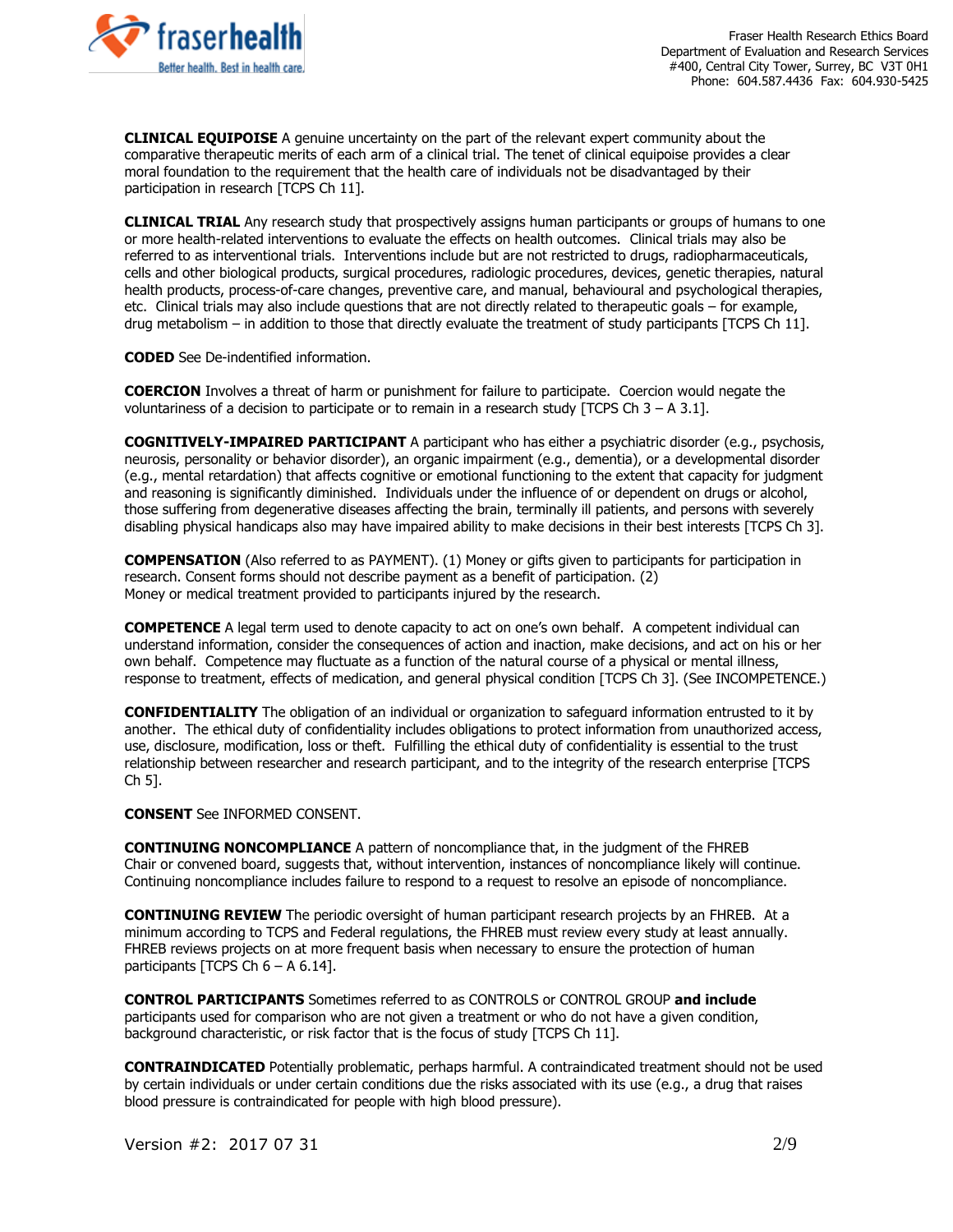

**DATA SAFETY MONITORING BOARD (DSMB)** A multi-disciplinary, independent expert advisory group that is responsible for safeguarding the interests of participants in randomized controlled trials, assessing the safety and efficacy of study procedures and monitoring the overall conduct of a study. It is composed of scientists with expertise in the clinical area, statisticians, pharmacists and individuals with expertise in ethics. Where the size and complexity of the trial support the establishment of a DSMB, it plays an important role in ensuring the safety of study participants. The Board ensures the overall safety of participants based on a review of the totality of evidence and the principle of the emergence of evidence that is likely to influence clinical practice; advises the principal investigator and research steering committees about the conduct of the trial and the integrity of the data, so as to protect the validity and scientific credibility of the trial; and develops and operates under a DSMB Charter governing the activities of the DSMB [TCPS Ch 11 - A 11.3].

**DEBRIEFING** Providing participants previously undisclosed information about the research following completion of their participation.

**DECEPTION** The intentional withholding from participants of information related to the research or the intentional provision of false information about some aspect of the research. Deception is not allowed unless it is essential to the goals of the research and approved by FHREB  $[Ch 3 - A 3.7]$ .

**DECISION-MAKING CAPACITY** Generally understood as the ability to understand the choice(s) presented, to appreciate the implications of choosing one alternative over another, and to make and communicate a choice. Term is often defined in legislation [TCPS Ch 3].

**DECLARATION OF HELSINKI** A code of ethics for clinical research, approved by the World Medical Association in 1964 and revised in 1975 and 1989. Numerous medical associations in many countries have adopted this code, which expounds the need for review of research protocols by an independent committee.

**DE-IDENTIFIED/CODED INFORMATION** Direct identifiers are removed and replaced with a code. Depending on access to the code, it may be possible to re-identify specific research participants (e.g. participants are assigned a code name and the principal investigator retains a list that links the code name with the participant's actual name so data can be re-linked if necessary) [TCPS Ch 5].

## **DELEGATED REVIEW**

Delegated Review is reserved for those studies that are defined as minimal risk. A study is considered to be of minimal risk "... if potential subjects can reasonably be expected to regard the probability and magnitude of possible harms implied by participation in the research to be no greater than those encountered by the subject in those aspects of his or her everyday life that relate to the research then the research can be regarded as within the range of minimal risk" [TCPS C1]. See Expedited Review.

**DESCRIPTIVE STUDY** A study that is not experimental, such as a record/chart review, case history, observational study, correlational research, and a quasi-experimental study.

**DIRECT ADVERTISING** Written scripts, mailings, printed flyers, posters, newspaper advertisements, press releases, television and radio spots, videotapes, web pages and electronic mailings that are intended to be seen or heard by prospective participants to solicit their participation in a study.

**DIRECTLY IDENTIFYING INFORMATION** Identifies a specific individual through direct identifiers (e.g. name, social insurance number, personal health number). See Identifiable Information.

**EMBRYO** A human organism during the first 56 days of its development following fertilization or creation, excluding any time during which its development has been suspended, and includes any cell derived from such an organism that is used for the purpose of creating a human being [TCPS Ch 12].

**EQUITABLE** Fair and equal. Used to refer to the just selection of research participants, which requires that the risks and benefits of research are distributed fairly among potential participant populations.

**EQUITY** The distribution of benefits and burdens of research participation in such a way that no segment of the population is unduly burdened by the harms of research or denied the benefits of the knowledge generated from it.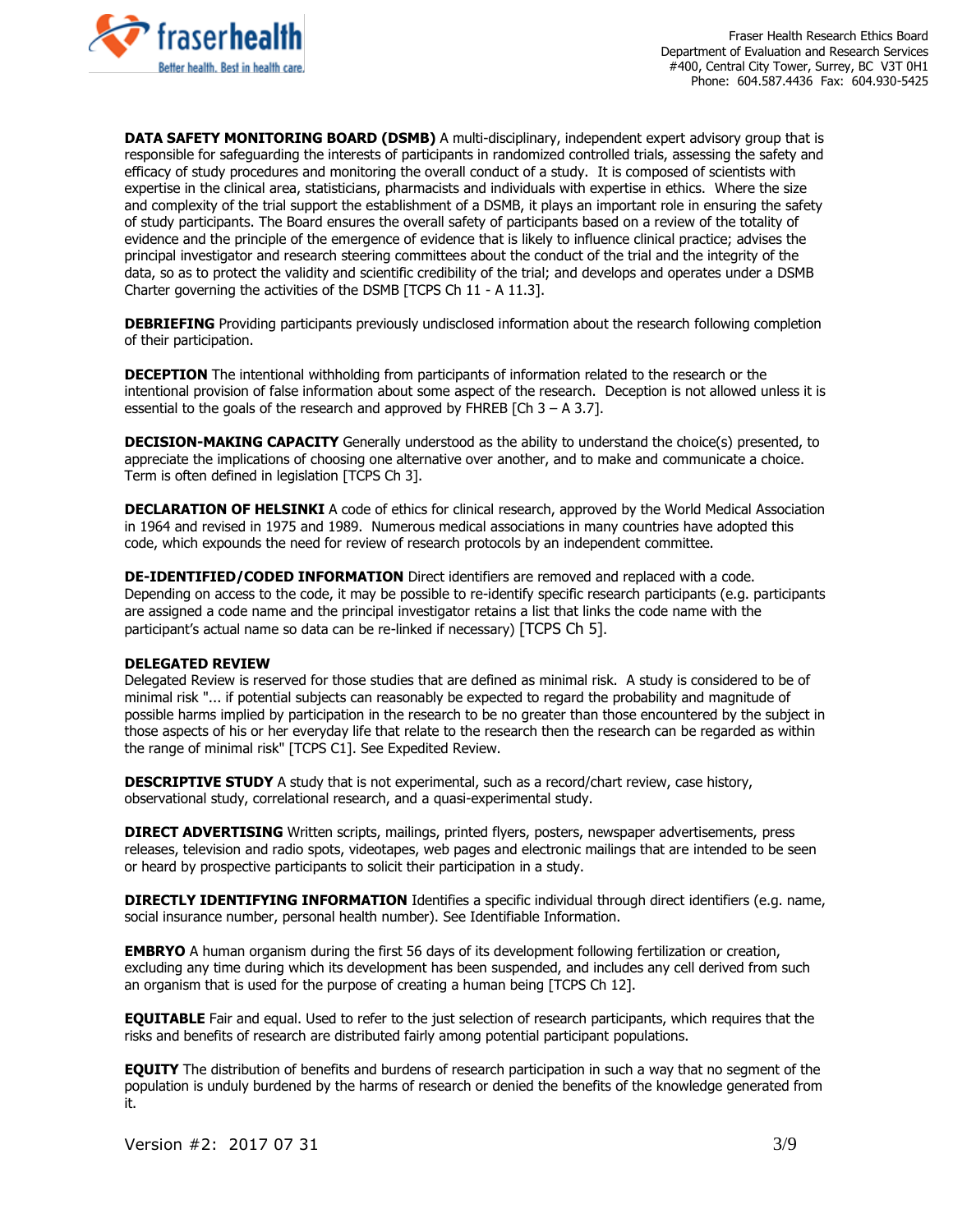

Fraser Health Research Ethics Board Department of Evaluation and Research Services #400, Central City Tower, Surrey, BC V3T 0H1 Phone: 604.587.4436 Fax: 604.930-5425

**EXCULPATORY LANGUAGE** Words through which the prospective participant and/or the participant's substitute decision maker is made to waive, or appear to waive, any of the participant's legal rights or is made to release, or appear to release, the investigator, the sponsor, the institution, or its agents from liability for negligence. Such language is not permitted in the informed consent process.

**EXPECTED ADVERSE EVENT** An adverse event that is anticipated, usually based on previous studies, and is described in the consent form, the study protocol, and the investigator's brochure in clinical studies of an investigational product. Expected adverse events include adverse events that are recognized during the course of a study; determined, after review by a REB, not to require the study to be stopped or the intervention to be modified; and classified for the remainder of the study as expected adverse events [ICH-GCP 1.2]. (See ADVERSE EVENT and UNEXPECTED ADVERSE EVENT).

**EXPEDITED REVIEW A term which has been replaced by the term "Delegated Review".** Review of proposed human participant research by one of the FHREB co-chairs or instead of the full board. Expedited/Delegated Review is permitted for certain categories of research involving no more than minimal risk and for minor changes in ongoing research the FHREB has previously approved. See Delegated Review.

**FAIRNESS** Treating all people with equal respect and concern.

**FEDERALWIDE ASSURANCE (FWA)** A written, binding commitment submitted to the United States Office of Health Research Protections (OHRP) by an institution engaged in human participant research in which the institution promises to comply with applicable US Federal regulations governing such research and specifies the procedures it will follow to ensure compliance.

**FETAL TISSUE** includes membranes, placenta, umbilical cord, amniotic fluid and other tissue that contains genetic information about the fetus [TCPS Ch 12].

**FETUS** A human organism during the period of its development beginning on the 57th day following fertilization or creation, excluding any time during which its development has been suspended, and ending at birth [TCPS Ch 12].

**FINANCIAL CONFLICTS OF INTEREST** Real, potential or perceived financial conflicts of interest are a feature of some clinical trials [TCPS Ch 11].

**FREEDOM OF INFORMATION AND PROTECTION OF PRIVACY ACT (FOIPPA)** Provides individuals with specific information and privacy rights with regard to information that is collected or controlled by public bodies in British Columbia.

**FULL BOARD REVIEW** Review of a proposed human participant research project at a convened FHREB meeting at which a majority of members is present, including at least one member whose primary concerns are not scientific. A majority of those present must approve the research for it to receive FHREB approval.

**GRANT** Financial support provided by an agency to principal investigator(s) in response to their submission of a research proposal and request for funding.

**HUMAN BIOLOGICAL MATERIALS** Materials originating from human bodies for research contributes greatly to the advancement of biomedical science. The sources of these materials could be from patients following diagnostic or therapeutic procedures, autopsy specimens, donations of organs or tissue from living or dead humans, body wastes or abandoned tissue. Biological materials may also be sought from individuals for use in a specific research project [TCPS Ch 12].

**HUMAN PARTICIPANTS/SUBJECTS** Individuals whose behavioral or physiological characteristics and responses are the focus of study by an investigator in a research project.

**HUMAN REPRODUCTIVE MATERIALS** A sperm, ovum or other human cell or a human gene, and includes a part of any of them [TCPS Ch 12].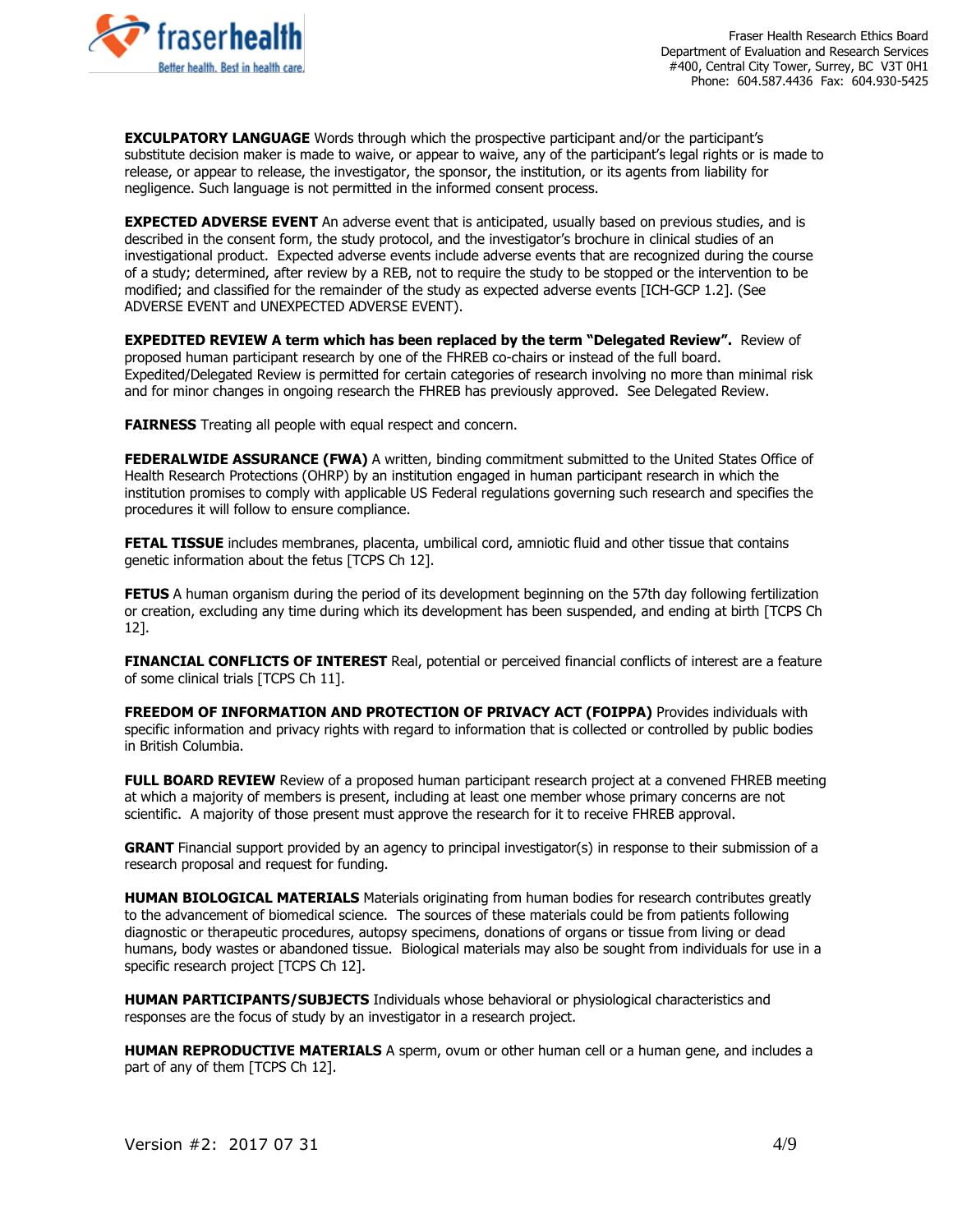

**IDENTIFYING INFORMATION** Any item or combination of items in the data that could lead directly or indirectly to the identification of a research participant [TCPS Ch 5].

**INCAPACITY** Refers to an individual's inability to understand information, consider the consequences of action and inaction, make decisions, and act on his or her own behalf. Sometimes used synonymously with INCOMPETENCE. (See COMPETENCE.)

**INCENTIVES** Anything offered to participants, monetary or otherwise, for participation in research (incentives differ from reimbursements and compensation for injury) [TCPS Ch  $3 - A 3.1$ ].

**INCOMPETENCE** Refers to an individual's inability to understand information, consider and appreciate the consequences of action and inaction, make decisions, and act on his or her own behalf. Sometimes used synonymously with INCAPACITY. (See COMPETENCE.)

**INDIRECTLY IDENTIFYING INFORMATION** Can reasonably be expected to identify an individual through a combination of indirect identifiers (e.g. date of birth, place of residence or unique personal characteristic).

**INFORMATION** Researchers may seek to collect, use, share and access different types of information about research participants. Such information may include personal characteristics, such as age, culture, educational background, employment history, health care, life experience, religion, social status or other matters where an individual has a reasonable expectation of privacy. Information may be categorized along a spectrum of identifiability. (See DIRECTLY-IDENTIFIABLE, INDIRECTLY IDENTIFIABLE, DE-IDENTIFIED, CODED, ANONIMYZED, ANONYMOUS INFORMATION)

**INFORMED CONSENT** A process through which a person's voluntary agreement to participate in research is obtained after the person has been informed of the physical, psychological, and social risks and potential benefits posed by the study as well as the procedures involved [TCPS Ch3, ICH-GCP 1.28]

**INTENTIONAL NONCOMPLIANCE** Fraud or deception by a member or members of the research team. The intent is usually to mislead study participants, investigators, study sponsors, or others regarding study procedures or results.

**INVESTIGATOR** Individuals with the responsibility for the design and/or conduct of a research project [ICH-GCP 1.3.4]. (Also see PRINCIPAL INVESTIGATOR)

**INVESTIGATOR'S BROCHURE** A compilation of clinical and non-clinical information relevant to the clinical use of an investigational agent (e.g. drug). Describes the rationale and features of the investigational agent in sufficient detail to allow investigators, regulatory authorities, research ethics boards, and ethics committees to assess the risks and benefits to participants.

**JUSTICE** The obligation to treat people fairly and equitably [TCPS Ch 1].

**KEY STUDY PERSONNEL** Members of the research team who contribute in a substantive way to the scientific development, design, or conduct of the study. This list includes the principal investigator (PI), other investigators, and project coordinators. Depending upon their role, it may include consultants, research assistants, and others. Anyone who interacts directly with research participants or their individually identifiable data qualifies.

**MINIMAL RISK** The probability and magnitude of possible harms implied by participation in the research is no greater than those encountered by the participant in those aspects of his or her everyday life that relate to the research [TCPS Ch  $6 - A 6.12$ ].

**MINORS** Individuals who have not attained the legal age for consent to treatment or procedures involved in research according to applicable law of the jurisdiction in which the research will be conducted. In British Columbia, individuals 19 years of age and older are of legal age and are considered adults.

**MONITORING** Process of collecting and analyzing information from ongoing research to ensure the protection of research participants [ICH-GCP 1.3.8].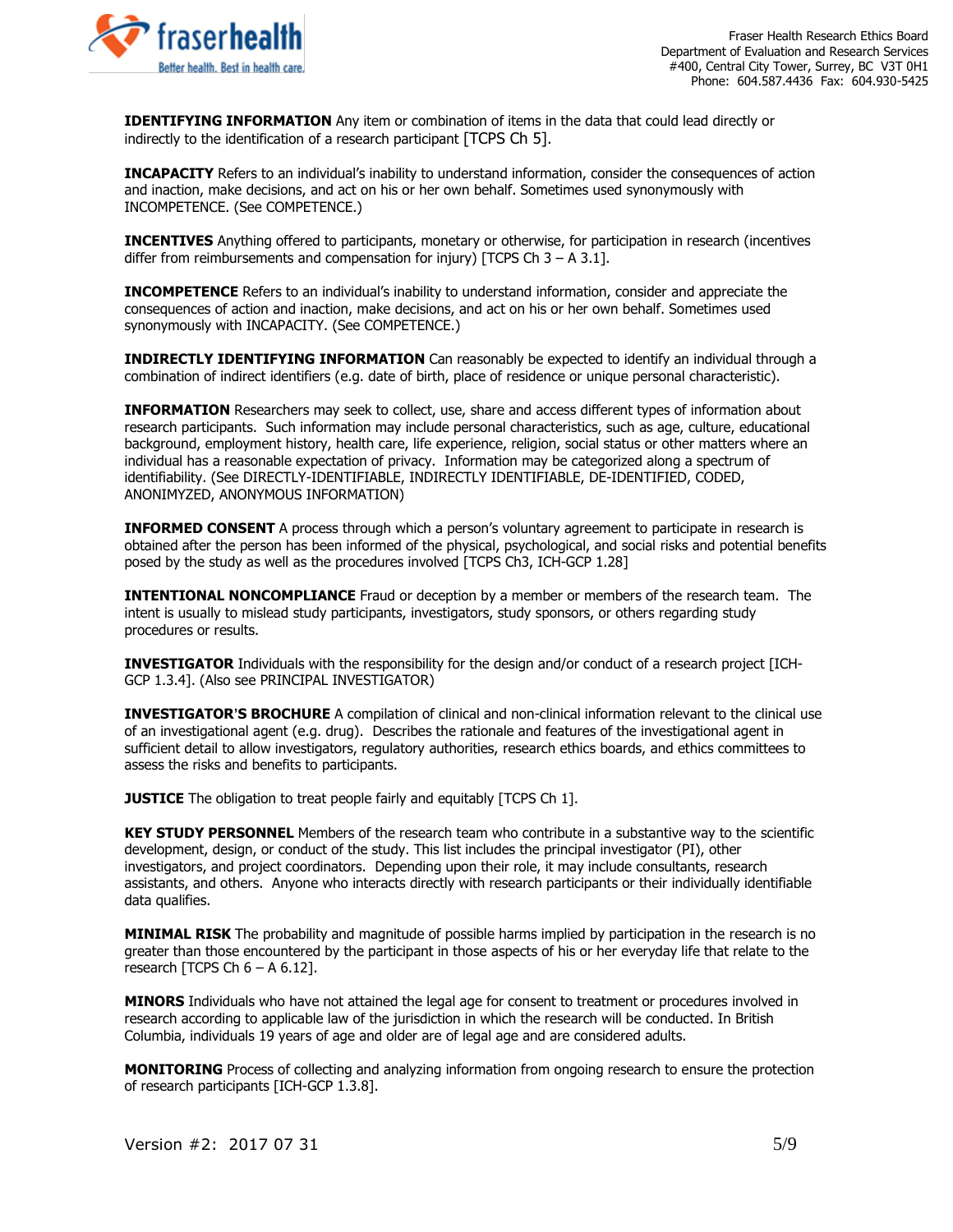

**MINUTES** Official record of the proceedings of a meeting.

**NEONATE** A living newborn infant.

**NONAFFILIATED REB MEMBER** A required member of the REB who has no other ties to the parent institution, its staff, or its faculty. This member usually belongs to the local community.

**NONCOMPLIANCE** Failure to comply during the conduct of human participant research with relevant federal and provincial regulations or FHREB policies and procedures. Noncompliance can range from minor and sporadic to serious and continuing and may be intentional [ICH-GCP 1.15]. (See CONTINUING NONCOMPLIANCE, INTENTIONAL NONCOMPLIANCE, and SERIOUS NONCOMPLIANCE.)

**NUREMBERG CODE** A code of research ethics developed from the Nuremberg War Crimes Trial of Nazi war criminals, in which physicians were charged with performing brutal medical experiments on detainees in concentration camps during World War II. The Nuremberg Code stresses that consent to participation in clinical research studies be voluntary and that research risks be minimized and not outweigh potential benefits.

**PARENT** The biological or adoptive mother or father of a child.

**PARTICIPANT** An individual enrolled in a research project who, unless the REB has waived the informed consent requirement, has provided legally effective informed consent.

**PAYMENT** Money or gifts given to participants for participation in research. Consent forms should not describe payment as a benefit of participation. (Also referred to as COMPENSATION.)

**PERSONAL INFORMATION** Any recorded information about an identifiable individual other than contact information. Information can be in paper, electronic or photographic form, or as tissue about which can reasonably be said to identify an individual. Includes facts about attitudes and behaviors that an individual can reasonably expect not to be shared with people the individual has not authorized to have access to the information. Examples include medical records, school records, and answers to survey questions about illegal and embarrassing behaviors.

**PHASE I CLINICAL TRIALS** Researchers test a new drug or treatment in a small group of people, often for the first time, to evaluate its toxicity and other side effects, and to determine a safe dosing range. Participants in Phase I clinical trials are usually healthy volunteers or patients who have failed conventional therapy. Pharmacokinetic studies (the study of the absorption, distribution, metabolism, and elimination of a drug or ingested compound) are one example of Phase I clinical trials [TCPS Ch  $11 - A 11.6$ ].

**PHASE II CLINICAL TRIALS** Primarily examine the safety (e.g. short-term side effects) and efficacy of new drugs. They are conducted in populations with the disease or condition sought to be treated by the drug [TCPS  $Ch$  11 – A 11.6].

**PHASE III CLINICAL TRIALS** Determine the drug or treatments' efficacy by comparing it with commonly used treatments, monitoring for side effects and collecting additional information to evaluate the overall risk-benefit relationship of the drug. This information will help support the safe use of the drug or treatment. These studies may lead to a new drug being marketed in Canada or to the use of an approved drug for a new indication. The drug or treatment is given to a large group of patients, often at several sites [TCPS Ch  $11 - A 11.6$ ].

**PHASE IV CLINICAL TRIALS** Post-regulatory approval studies primarily examine the long-term effectiveness and toxicity of already-marketed drugs. They may also be designed to determine the effectiveness of the treatment or intervention in different populations, or to look at quality-of-life issues [TCPS Ch 11 – A 11.6].

**PILOT ACTIVITIES** Small-scale studies to refine a research design, determine the feasibility of a larger study, or test a research instrument. (Also referred to as PILOT STUDIES and PILOT RESEARCH.)

**PRINCIPAL INVESTIGATOR (PI)** Scientist or scholar who has primary responsibility for the design and/or conduct of a research project. Sometimes multiple investigators share primary responsibility and function as Co-PIs. (Also see INVESTIGATOR.)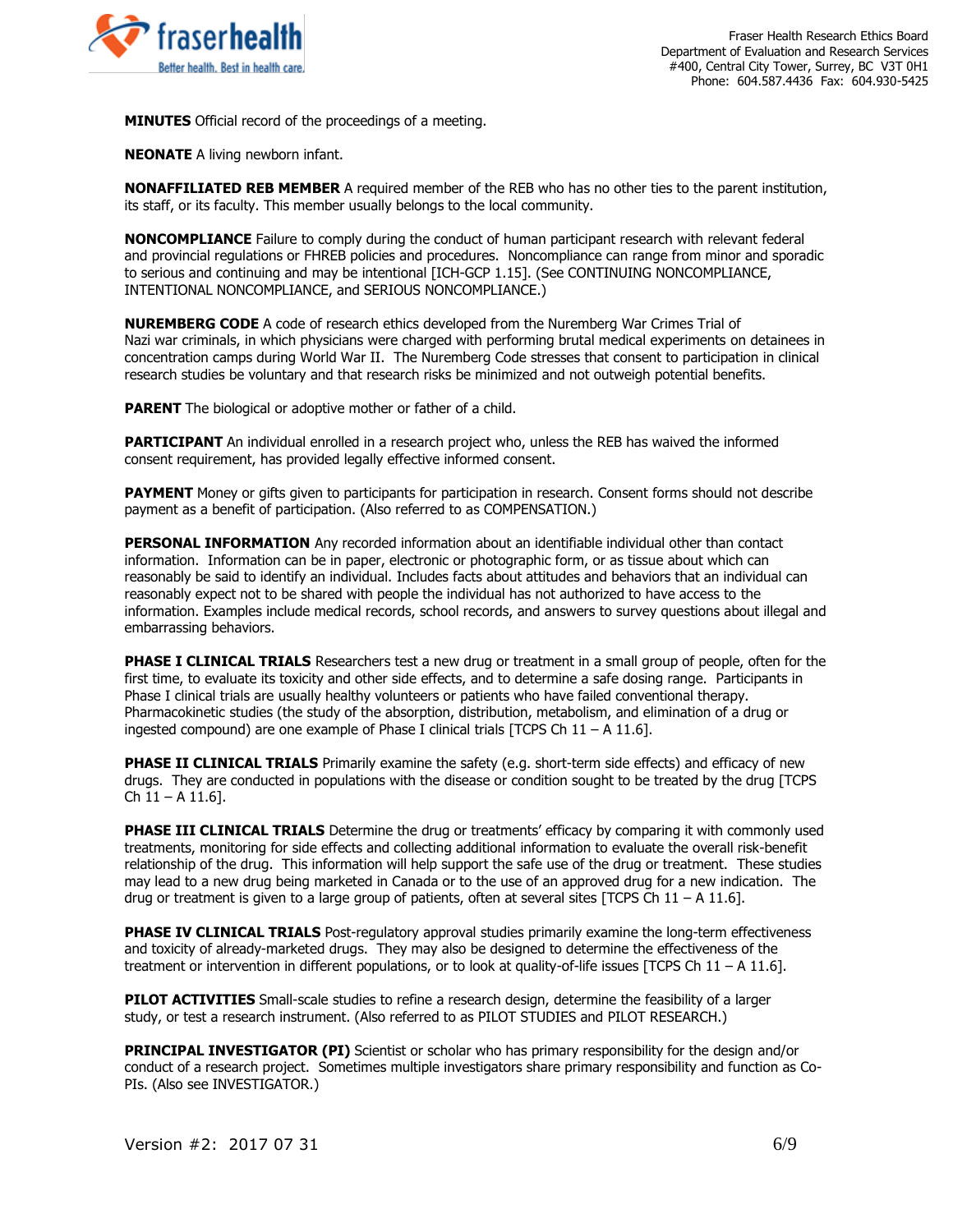

Fraser Health Research Ethics Board Department of Evaluation and Research Services #400, Central City Tower, Surrey, BC V3T 0H1 Phone: 604.587.4436 Fax: 604.930-5425

**PRIVACY** An individual's right to be free from intrusion or interference by others. It is a fundamental right in a free and democratic society. Individuals have privacy interests in relation to their bodies, personal information, thoughts and opinions, personal communications with others and spaces they occupy. Research affects these various domains of privacy in different ways, depending on its objectives and methods. An important aspect of privacy is the right to control information about oneself. The concept of consent is related to the right to privacy. Privacy is respected if an individual has an opportunity to exercise control over personal information by consenting to, or withholding consent for, collection, use and/or disclosure of information [TCPS Ch 5].

**PROSPECTIVE STUDY** A research design in which participants are identified and studied over time. Many prospective studies are observational and do not include manipulation or intervention.

**PROTOCOL** The formal design or plan of an experiment or research activity — akin to a blueprint — which is submitted to the FHREB for review and often also used in applications to funding agencies. The protocol includes a description of the proposed research design and methodology, eligibility requirements for prospective participants, informed consent process, treatment regimen(s), and methods of analysis that will be performed on the data collected [ICH-GCP 1.44].

**QUORUM** A majority of the FHREB voting members, including at least two members have expertise in relevant research disciplines, fields, and methodologies covered by the REB; at least one member is knowledgeable in ethics; at least one member is knowledgeable in the law (but that member cannot be the institution's legal counsel or risk manager); and at least one community member who has no affiliation with the institution. At REB meetings, a quorum must be established and maintained for the deliberation and vote on all matters needing full board approval [TCPS Ch  $6 - A 6.4$ ].

**RANDOM ASSIGNMENT** Assignment of participants to groups, such as the control and treatment groups, by chance. No characteristics of the participants, such as gender or medical history, or other factors are used to make systematic assignments to research groups. Random assignment is unpredictable. It is a key element of experimental research because it increases the likelihood that differences found between or among groups are the result of the experimental manipulation.

## **REMUNERATION** See PAYMENT.

**REPOSITORY** A storage site and/or mechanism for collecting, storing, and distributing human biological materials for research purposes.

**RESEARCH** Undertaking designed to extend and generalize knowledge through a disciplined inquiry or systematic investigation.

**RESEARCH ETHICS BOARD** An independent body (a review board or a committee, institutional, regional, national, or supranational), constituted of medical professionals and non-medical members, whose responsibility it is to ensure the protection of the rights, safety and well-being of human subjects involved in a study and to provide public assurance of that protection, by, among other things, reviewing and approving/providing favourable opinion on, the study protocol, the suitability of the investigator(s), facilities, and the methods and material to be used in obtaining and documenting informed consent of the study subjects [TCPS Ch 6].

## **RESEARCH PROTOCOL** See PROTOCOL.

**RETROSPECTIVE STUDIES** Investigation of past events through review of records, such as medical records, death certificates, etc.

**REVIEW** The evaluation of research protocols by a REB to ensure human participants' safety in compliance with Federal regulations. (Also see CONTINUING REVIEW.)

**RISK** The possibility of physical, psychological, or social harm or injury resulting from participation in a research study. The likelihood and magnitude of possible harm varies from minimal to significant.

**SAFETY MONITORING COMMITTEE (SMC)** See DATA SAFETY MONITORING BOARD (DSMB).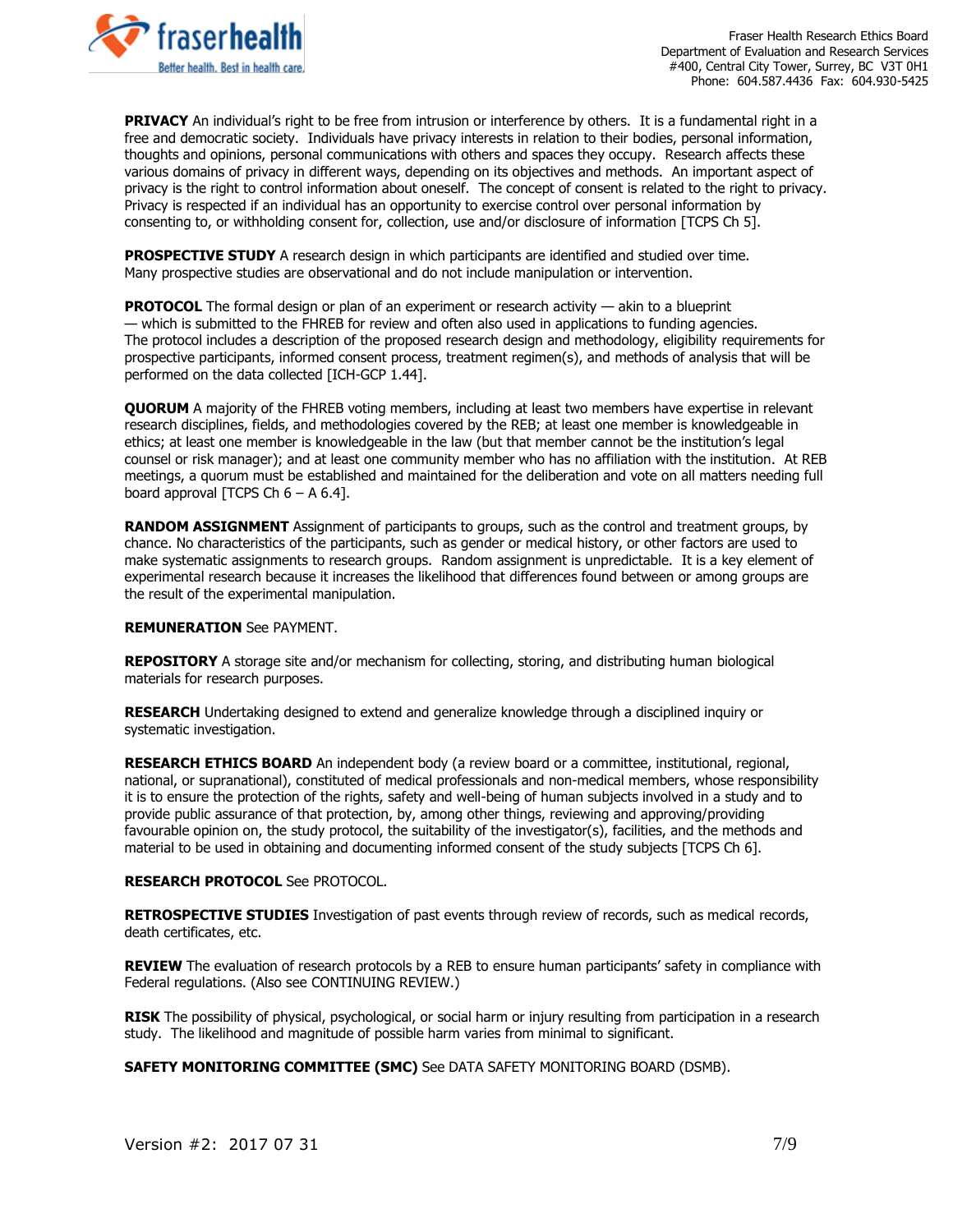

Fraser Health Research Ethics Board Department of Evaluation and Research Services #400, Central City Tower, Surrey, BC V3T 0H1 Phone: 604.587.4436 Fax: 604.930-5425

**SECONDARY USE** The use in research of information originally collected for a purpose other than the current research purpose. Common examples are social science or health survey datasets that are collected for specific research or statistical purposes, but then re-used to answer other research questions [TCPS Ch 5].

**SECURITY** Measures used to protect information and includes physical, administrative and technical safeguards. An individual or organization fulfils its confidentiality duties, in part, by adopting and enforcing appropriate security measures. Physical safeguards include the use of locked filing cabinets and the location of computers containing research data away from public areas. Administrative safeguards include the development and enforcement of organizational rules about who has access to personal information about research participants. Technical safeguards include use of computer passwords, firewalls, anti-virus, encryption and other measures that protect data from unauthorized access, loss or modification [TCPS Ch 5].

**SERIOUS ADVERSE EVENT (SAE)/ SERIOUS ADVERSE DRUG REACTION** Any untoward medical occurrence that at any dose results in death, is life-threatening, requires inpatient hospitalization or prolongation of existing hospitalization, results in persistent or significant disability/incapacity, or is a congenital anomaly/birth defect [IHC-GCP 1.50]. (See ADVERSE EVENT)

**SERIOUS NONCOMPLIANCE** Failure to follow federal or provincial regulations or FHREB policies and procedure in the conduct of research, thereby increasing risks to participants, decreasing potential benefits to participants, and/or compromising the integrity of the research in the judgment of either the FHREB Chair or the FHREB. .

**STATISTICAL CENTER** An organization that processes data. Statistical centers that receive or possess individually identifiable (either directly or through coding systems) personal information for research purposes are engaged in human participant research.

**STUDY (NOUN)** All components of a research project.

**SUBJECT** An individual enrolled in a research project who, unless the REB has waived the informed consent requirement, has provided legally effective informed consent. Also known as Participant.

**SUBSTITUTE DECISION MAKER** An individual (or entity) authorized under applicable law to consent on behalf of a subject.

**SURVEYS** A research method in which information is collected through written questionnaires, telephone interviews, or similar procedures.

**UNDUE INFLUENCE** May arise when potential participants are recruited by individuals in a position of authority. The influence of power relationships on the voluntariness of consent should be judged from the perspective of prospective participants, since the individuals being recruited may feel constrained to follow the wishes of those who have some form of control over them (e.g. physician/care provider and patient, employer and employees, teachers and students, commanding officers and members of the military or correctional officers and prisoners) [TCPS Ch  $3 - A 3.1$ ].

**UNEXPECTED ADVERSE EVENT (UAE)** An adverse event whose nature, severity, and/or frequency is unanticipated and thus not described in the information provided in the consent form, the research protocol, or the investigator's brochure in clinical studies of an investigational product. When definitely or possibly due to the research, a UAE qualifies as an unanticipated problem [IHC-GCP 1.60].

**VULNERABLE PARTICIPANT** An individual, such as a child, who lacks the capacity to provide informed consent or whose willingness to participate in research may be unduly influenced by others [IHC-GCP 1.6.1].

**VOLUNTARY** Without coercion or duress and not as a result of undue influence.

**WAIVER OF CONSENT** The REB may approve a consent procedure that does not include or that alters some or all of the elements of consent or may waive the requirement to seek informed consent, provided that the REB finds and documents that all of the following apply: (a) the research involves no more than minimal risk to the participants; (b) the alteration or waiver is unlikely to adversely affect the welfare of the participants; (c) it is impossible to carry out the research and to answer the